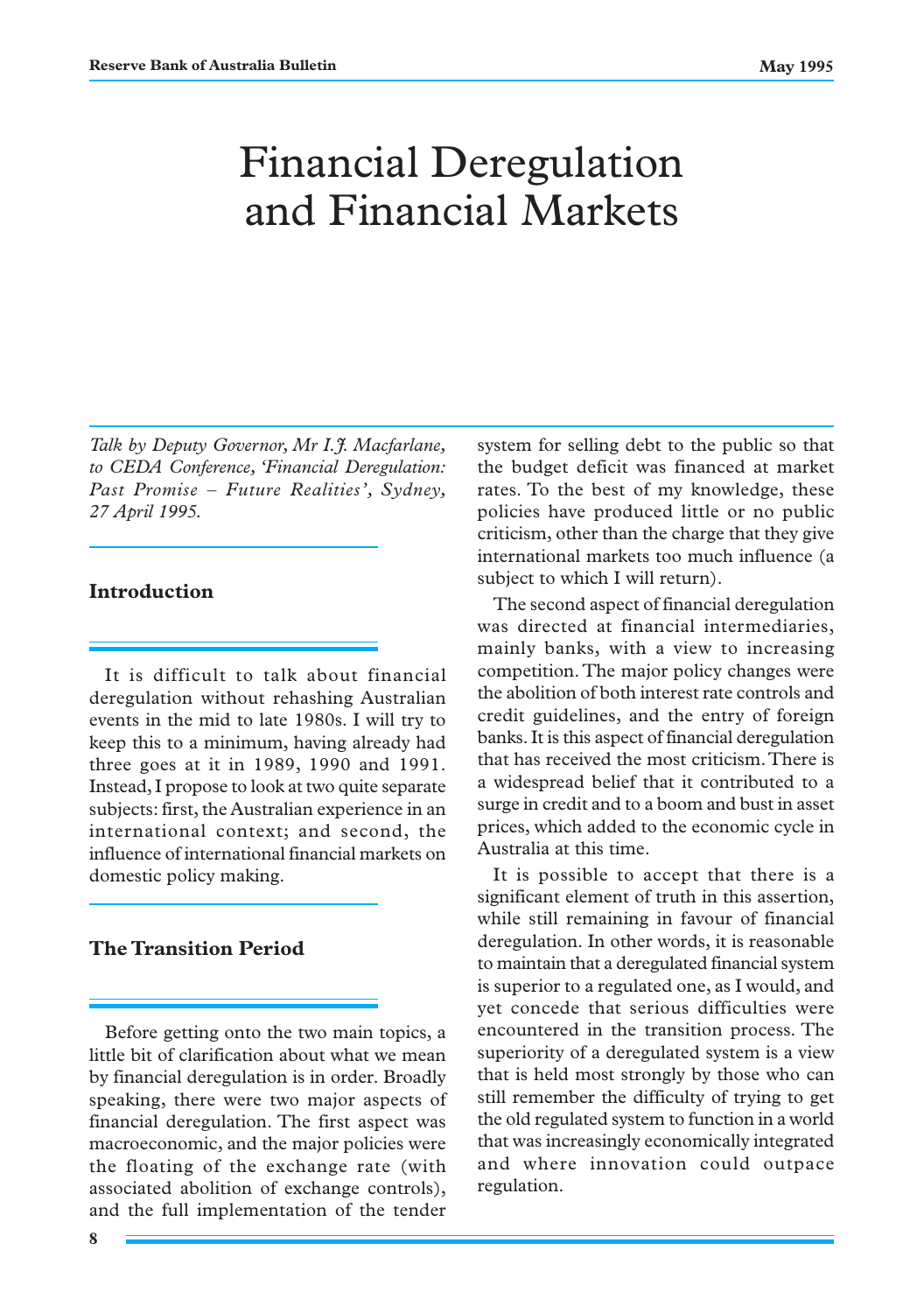Why is it then that the transition difficulties of moving to a more competitive banking system were under-estimated? I will provide two answers, but there may be more.

- 1. Economists are trained to describe the characteristics of a system in equilibrium or at least in a reasonably settled state; they can even say that one system is 'better' than another. What they are not good at is analysing a *regime shift* – that is the process whereby one system is replaced by another. This involves an intervening period during which market participants, who have only ever played by one set of rules, are asked to play by another set, and for high stakes. During this time, the consequences of some types of apparently profitable behaviour are not known to the majority of participants. As one prominent Australian banker is reported to have said in the late 1980s, 'I've had thirty-two years' experience, but the first thirty were all the same.'
- 2. While people with really long memories might have been able to go back to the 1890s or the 1920s to find instruction, most people rely on recent examples from at home or abroad. Unfortunately, there was little relevant recent experience in Australia, and overseas examples were not much help. This is because the Australian asset price boom and bust was relatively early in the international cycle. We had not seen in 1989 and 1990 just how widespread the boom and bust of asset prices would be among OECD countries and hence could not learn from them until it was too late. For example, it is now clear that the extreme case of asset price boom and bust was in the Nordic countries, particularly Finland and Sweden – but this was not fully played out until about 1992, when we saw the collapse of the banking system in

these countries.<sup>1</sup> Similarly, the collapse of the bubble economy in Japan did not get going until about 1991.

As well as not learning from other countries in time, a lot of commentators on financial deregulation have still not made the effort of putting the Australian experience into international perspective. For example, there is still a perception that the boom and bust in asset prices in Australia was exceptionally large by international standards. My next section aims to dispel this misconception.

#### **The International Experience**

The best summary of these international developments is contained in the 1993 Annual Report of the Bank for International Settlements (BIS), and a subsequent research paper by Borio *et al.* (1994).<sup>2</sup>These both have the great advantage of being written with the benefit of hindsight and so they are able to survey the international scene from a vantage point not available to Australian observers even a few years earlier.

Because the BIS economists were mainly interested in the growth of credit and asset prices, they constructed asset price indices for OECD countries from 1970 using the same methodology as we at the RBA had employed in our earlier work. That is, they built up the aggregate index for each country from price indices for shares, residential property and commercial property. This was a pretty ambitious task, and the indices are only approximations of the broad trends over 20 years. Nevertheless, they felt they were able to draw some clear conclusions. Let me quote:

'Asset prices have played a prominent role in the (recent world) business cycle, both in terms of the amplitude

- 1. It is estimated that the volume of official operations used to support the banking systems in Norway, Sweden and Finland up to 1993 amounted to 3.1 per cent, 4.7 per cent and 7.3 per cent of GNP respectively. See Bank for International Settlements (1993), *63rd Annual Report*, Basle.
- 2. Borio, C.E.V., N. Kennedy and S.D. Prowse (1994), 'Exploring Aggregate Asset Price Fluctuations Across Countries: Measurement, Determinants and Monetary Policy Implications', Bank for International Settlements, Economic Paper No. 40.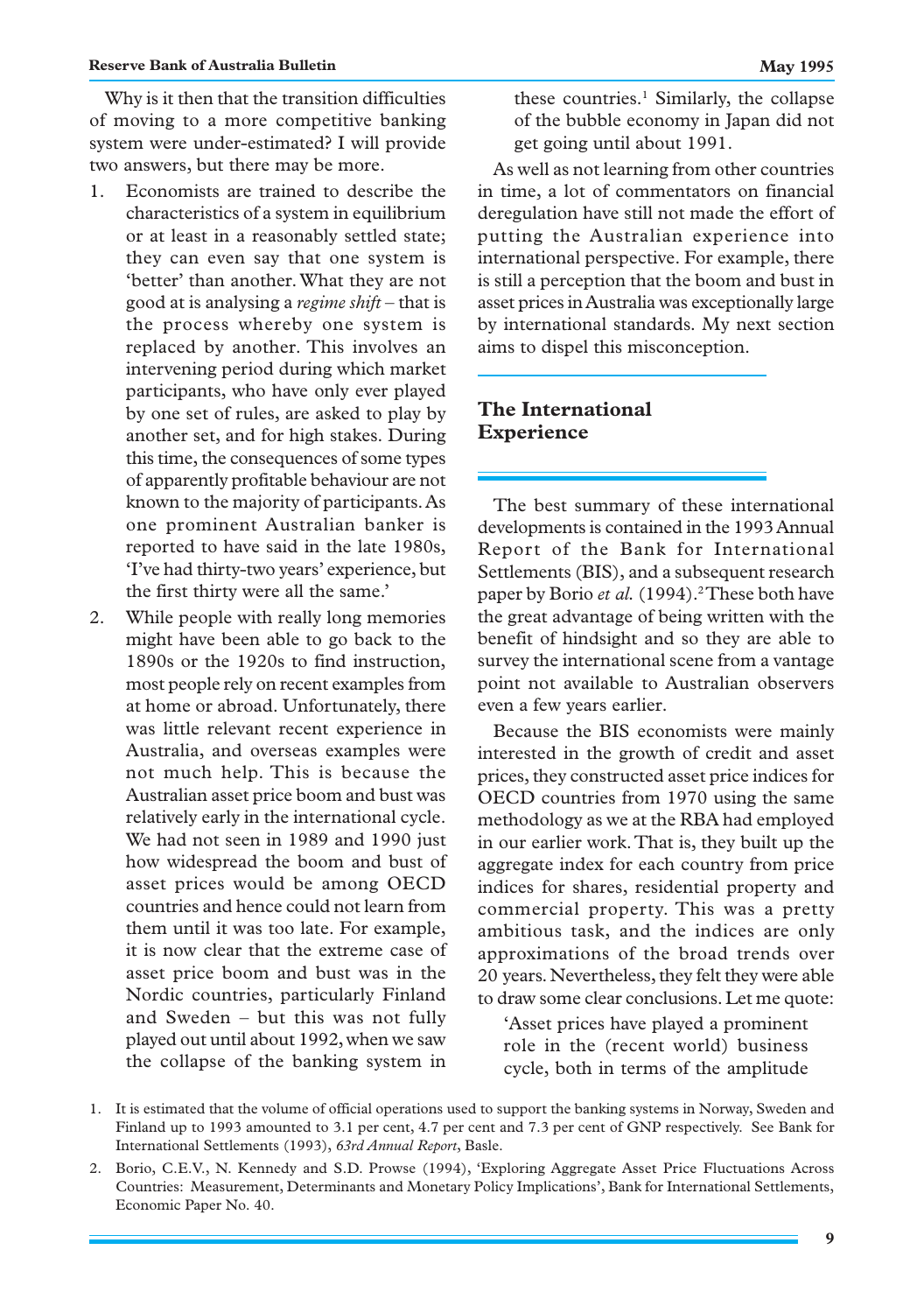of their fluctuations and because of their impact on financial institutions and economic activity. Such mediumterm swings are, of course, not new; the last similar episode took place in the early 1970s. What has drawn attention to the recent asset price movements is not only their absolute size and geographical compass, it is also the fact that the prolonged upswing, in contrast to the previous one, occurred *against a background of positive inflationadjusted interest rates*.' (italics added)

In other words, there may have been large rises and subsequent falls in some asset prices in the 1970s, but that is only to be expected in a period of accelerating inflation and where real interest rates were low or negative. In the 1980s, however, there was asset price inflation in most countries even though general inflation was decelerating and real interest rates were high. This was a conjunction that no-one had experienced.

When turning to the experience of individual countries, they comment:

'While a large number of countries experienced a cycle in real aggregate asset prices over the last 10 years, the severity of asset price inflation and deflation varied widely. The sharpest movements occurred in some of the Nordic countries and in Japan.'

The BIS survey of asset price rises puts Australia in the middle of the field. The increase in Australian asset prices between 1982 and 1989 was 155 per cent in nominal terms and 59 per cent in real terms (consumer prices rose by 60 per cent, or 7 per cent per annum). This sounds like a lot, and I do not wish to suggest that it was otherwise. However, a number of other countries had much more pronounced asset price booms (and busts). The summary table below gives some figures.

While we could quibble with some of these numbers – for example, the United States looks surprisingly low – it is hard to see how the results for some of the high-fliers could be altered greatly by measurement approximations.

| Table 1: Increase in Real Asset Prices |  |
|----------------------------------------|--|
|----------------------------------------|--|

| Country              | Cumulative<br>percentage<br>change | Period<br>covered |
|----------------------|------------------------------------|-------------------|
| Finland              | 191                                | 1978 - 1988       |
| Japan                | 164                                | 1977 - 1989       |
| Sweden               | 114                                | 1980 - 1989       |
| United Kingdom       | 102                                | 1981 - 1989       |
| Norway               | 73                                 | 1980 - 1989       |
| Australia            | 59                                 | 1982 - 1989       |
| Canada               | 52                                 | 1984 - 1989       |
| Germany              | 39                                 | 1987 - 1991       |
| <b>United States</b> | 37                                 | 1981 - 1989       |

Source: Borio *et al.* (1994)

The BIS makes several attempts to explain the growth in asset prices by the growth of output, inflation and interest rates without much success. In the end, their analysis leads them to the crucial role played by credit.

'To a large extent, this rapid growth (in asset prices) reflected *a relaxation of credit constraints in the financial industry* in the wake of both market-driven and policy-determined structural changes. The end result of those changes was greatly to increase competitive pressures in the industry and to broaden the range of borrowing opportunities. In the process, they also heightened the *impact of pre-existing tax provisions* which encouraged indebtedness and which had been less effective during the period when credit rationing was prevalent.' (italics added)

In other words, every country seemed to have an asset price boom of some sort in the 1980s, and ours was not exceptional by international standards. Also, each of these booms was associated with a relaxation of credit constraints, although not all of them could be attributed directly to a sudden financial deregulation. Certainly the Nordic countries were in that category, but Japan made only limited and gradual steps towards deregulation. This suggests that international competitive pressures swept a number of countries along even though policy makers were reluctant to deregulate.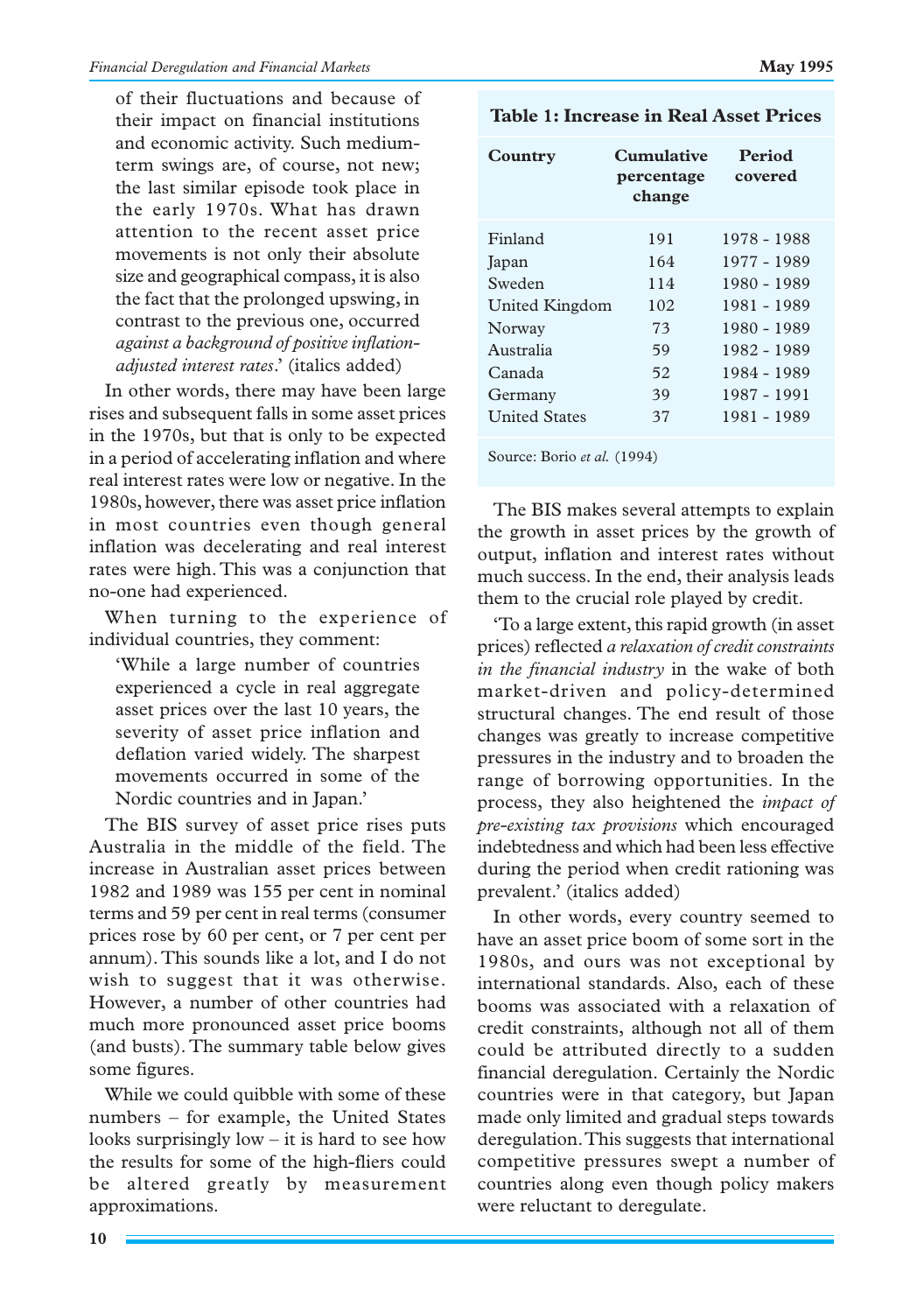## **The Influence of Financial Markets**

The papers in this conference all key off an admirably even-handed paper by Fred Argy.<sup>3</sup> While Fred is prepared to give credit to financial deregulation for improving microeconomic efficiency, he feels that it has had the unintended effect of giving international financial markets too much power over domestic economic policy. I won't quote Fred in detail, but he says in various places that governments take a long-term view, but markets are prone to short-termism; that markets are prone to error because of their inability to fully read the policy intent and resolve of the authorities; and that they unduly penalise governments pursuing social and environmental priorities.

It is worth spending a bit of time on this subject because, while I understand some of Fred's frustration with financial markets, in the end I come to the opposite view. I believe that, over time, markets play a useful role in helping countries put in place sustainable macro-economic policies in the face of some quite powerful forces pushing in the opposite direction.

I am prepared to concede that in all markets where prices are freely determined, their movements often seem illogical, even after the event. Medium-term movements, whose direction is based on fundamentals, often go too far, i.e. overshoot, and there are often short-term over-reactions to pieces of news. There is now a burgeoning literature on bubbles, overshoots, positive feedback, etc, rather than the general agreement on the Efficient Markets Hypothesis that characterised the economic literature a decade ago. But these distortions are essentially short run, and can justify a country ignoring market pressures for a time. There is no reason, however, to believe that market pressures could systematically cause a country to run bad policies or to eschew good policies in the long run – that is, over a run of years or a decade.

International investors, whether they are based in Australia or abroad and whether they are using their own money or managing funds for clients, aim for high returns, and try to avoid losses. This latter aversion makes them reluctant to invest in countries – whether it is their own or a foreign one – whose policies are likely to lead to their investments losing value. In particular, they are wary of countries whose fiscal policies result in large budget deficits and whose monetary policies result in high inflation and a weak currency. Provided it is based on facts, I cannot see why this behaviour on the part of international investors is a bad thing, even viewed exclusively from the perspective of maximising economic growth and social equity. When did large budget deficits and high inflation ever help to attain either of those two worthy objectives?

The greatest contribution that macroeconomic policy can make to those objectives is to stay on a sustainable path. The biggest setbacks to growth and employment do not occur in the normal year-to-year adjustment of policy – they occur when governments are forced to tighten fiscal and monetary policy sharply to retrieve an untenable external position or bring back a rate of inflation that has got away. International markets can, and often do, provide the discipline that helps domestic policy makers avoid the trap of letting macro-economic policies slip into the unsustainable zone. Fred talks sympathetically of Sweden because of the harsh treatment they have received from the markets. We must remember that Sweden allowed a situation to develop where they had a budget deficit equivalent to 13 per cent of GDP and a rate of inflation of 10 per cent. I suspect that there are a lot of Swedes who wish their system had allowed the market to exert pressure a lot earlier in the piece, so they could have avoided this unsustainable policy predicament and its painful rectification.

It is not very illuminating to see the policy

<sup>3.</sup> Argy, F. (1995), 'Financial Deregulation: Past Promise, Future Realities', CEDA Research Study, p.42.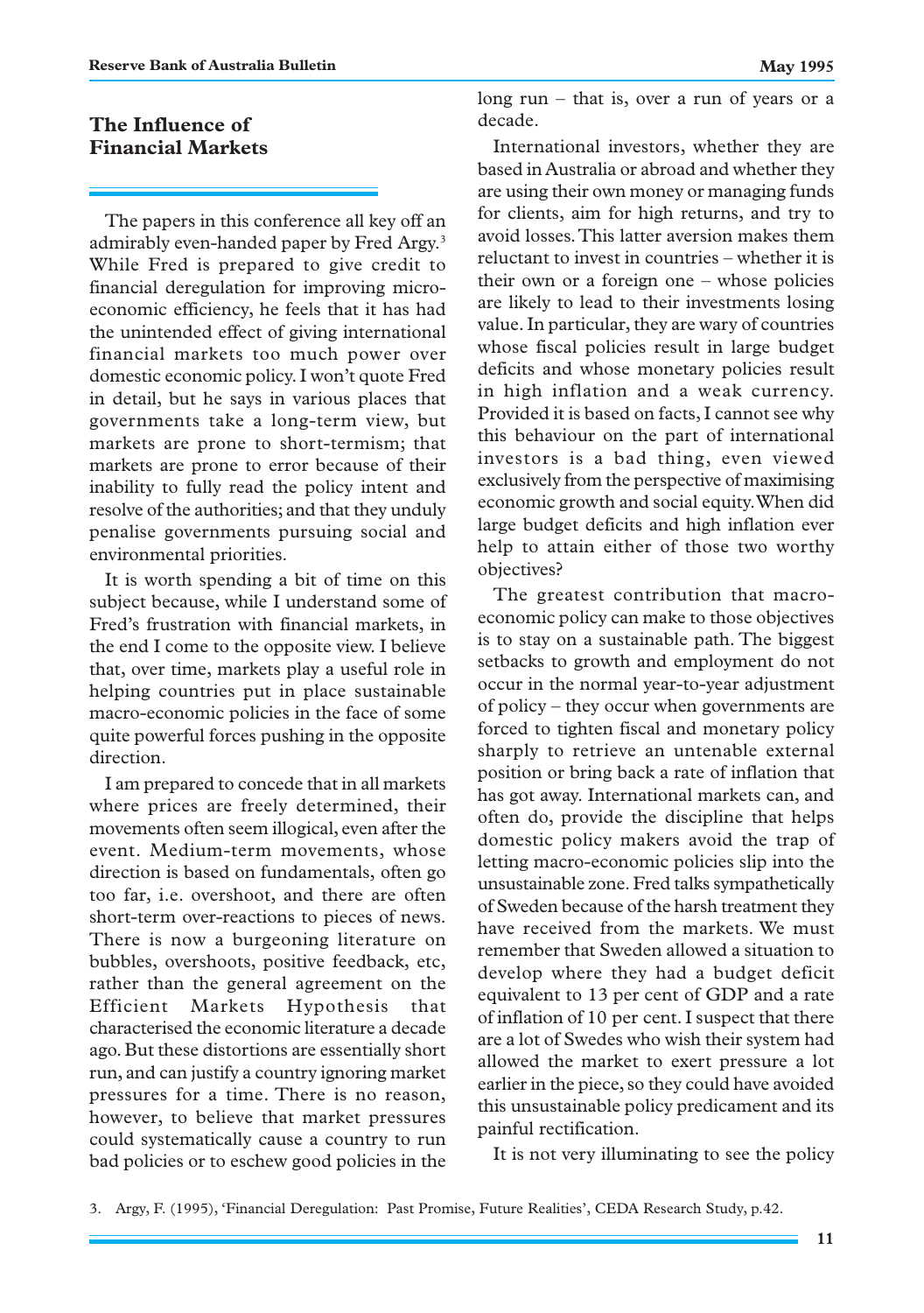formulation process as a conflict between only two parties – the government and the markets. What we are dealing with is a government trying to put together coherent macro-economic policies in the face of pressures from numerous interest groups. A minimal list would include various industry groupings, such as manufacturers, exporters and farmers, trade unions, social welfare groups, other single-interest pressure groups, the press, and various lobby groups, not to mention backbenchers in marginal seats. Looking down this list, it is clear that hardly any of these ever speak out in favour of the difficult, but often necessary, tasks of cutting expenditure, raising taxes or raising interest rates. Financial markets represent another type of pressure group that acts as a counterweight to the list above. If someone was to find a way of eliminating the bias of financial markets, I would be more reassured if they could also do something about the bias inherent in the demands of domestic pressure groups. This would, of course, be impossible, so it is better to have the two countervailing sets of pressure in operation.

It is part of the story that is played out in all liberal democracies – the difficulty of reconciling medium-term policy needs with the individual policy changes that affect sectional interests. Often the sectional interests win, and some observers see this as a win for democracy, but is it? We have just seen the US Republicans win by a landslide in the November Congressional elections on a platform that included a balanced budget as a major plank. By March they had to admit defeat on this policy; they could not get the sectional interests to make the changes necessary to achieve an outcome that a few months earlier had been endorsed at the ballot box.

The influence of financial markets is not going to solve these problems at a stroke, but they can at times make a useful contribution. For example, one of the most successful pieces of Australian medium-term macro-economic policy making in recent memory, from which we are still benefiting, was the achievement of a budget surplus in the four years from 1987/88 to 1990/91. It is always difficult to turn an adverse budgetary position around, and many countries have failed to do so. Australia's success on this occasion was helped by the pressure exerted by financial markets; it made it easier to bite the bullet and override sectional pressures in the national interest.

To this point, I have only mentioned financial markets' distaste for large budget deficits and inflation – I have not discussed current account deficits. The reason is that for every complaint about markets being tough on countries with large current account deficits, we have the opposite complaint that markets are too tolerant of such deficits and too willing to finance them. Perhaps this is because current account deficits are not always a bad thing, as Fred noted, whereas a large entrenched budget deficit and high inflation always are. Perhaps it is also because current account positions are a zero sum game; for every surplus country, there has to be a deficit one. Whatever the reason, it is hard to argue that markets prevent a country with a defensible reason for having a current account deficit from continuing to do so. Thailand would be a good example of this. On the other hand, when they judge that a current account is getting too large, or being used to support consumption, then they usually bring some pressure to bear via the exchange rate or interest rates. In this respect, Australia is not in a strong position to argue that, over the past decade, financial markets have treated it unfairly.

# **Conclusion**

Most of the complaints in Australia about financial deregulation concerned events that happened in the transition period between the old regime and the new. We should concede that in this phase there were unforeseen consequences in the form of an asset price boom and bust. We were not alone, however, in having this experience during the late 1980s, and contrary to popular conception,